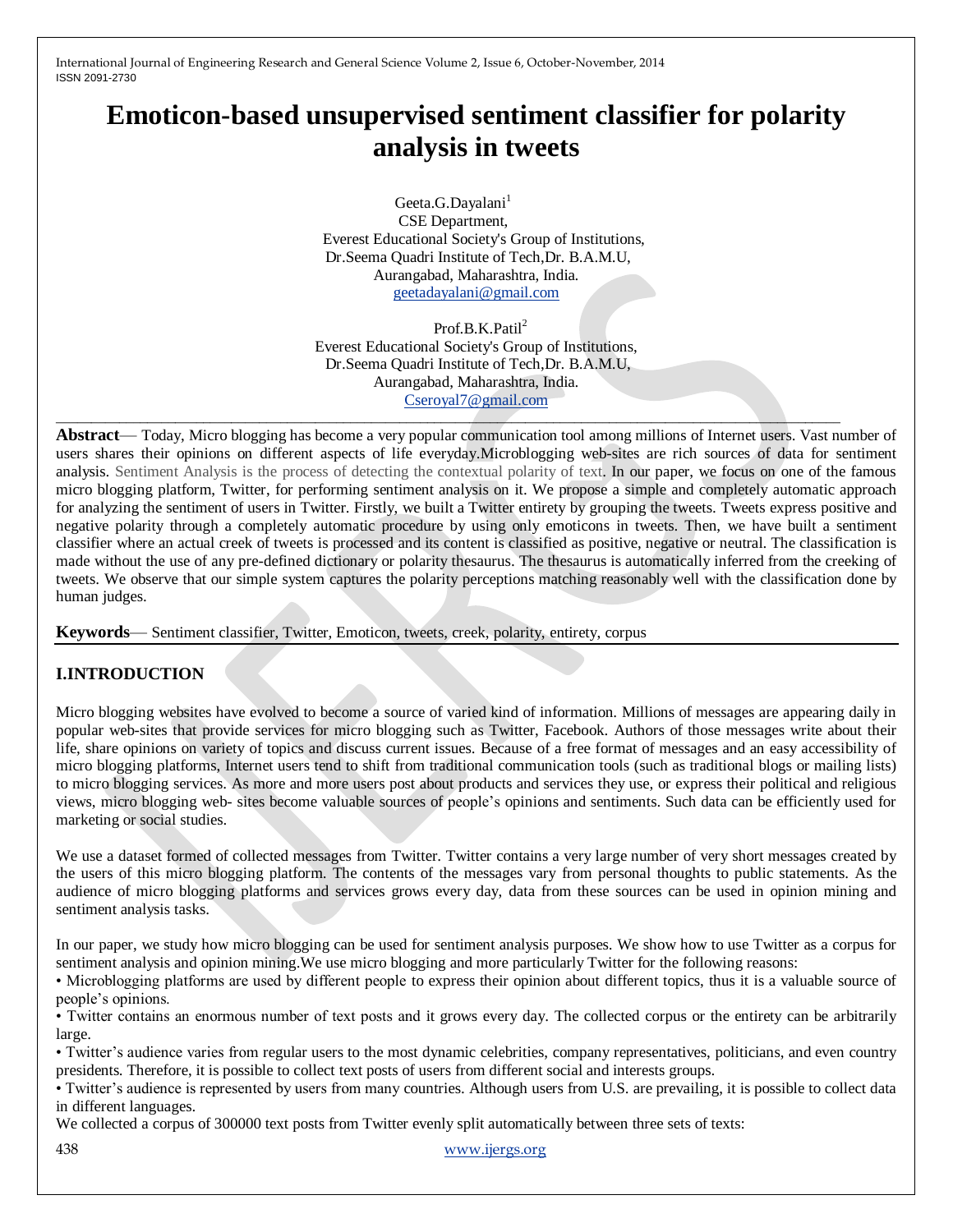- 1. Texts containing positive emotions, such as happiness, amusement or joy
- 2. Texts containing negative emotions, such as sadness, anger or disappointment
- 3. Objective texts that only state a fact or do not express any emotions

We perform linguistic analysis of our corpus and we show how to build a sentiment classifier that uses the collected corpus as training data.Twitter is one of the most popular social networking websites and has been growing at a very fast pace. The number of active users exceeds 500 million and the number of tweets posted by day exceeds 500 million (as of May 2012)5. Through the twitter applications, users shared opinions about personalities, politicians, products, companies, events,etc. Twitter users generate about 200 million tweets (short messages of up to 140 characters) per day. Textual information in tweets can be divided in two main categories: *facts* and *opinions*. Facts are objective news about entities and events while opinions reflect people's sentiments.

In this paper, we propose an unsupervised approach for classifying the sentiment of tweets. The approach is based on two main phases: an automatic generation of a training dataset and a polarity classification phase. The proposed methodology does not use any external resources such as thesaurus dictionaries or other manually tagged datasets but it uses only the sentiment expressed by emoticons in the training dataset as a source of information. The word *emoticon* is a combination of the words emotion and icon. Emoticons are used online to covey intonation or voice inflection, bodily gestures and emotion behind statements that might otherwise be misinterpreted. Emoticons are graphic representations of users moods, obtained by proper combinations of characters. When web users use an emoticon, they are effectively marking up their own text with an emotional state. Considering as "positive" and ‖negative‖ the tweets containing respectively positive and negative emoticons, the proposed approach is based on the assumption that a word appearing frequently in positive and rarely in negative tweets, should have a high polarity positive score and analogously that a word appearing frequently in negative rather than in positive tweets, should have a low polarity score. Therefore, according to this assumption the method performs a classification of tweets analyzing their composing words. We use this corpus to create a polarity dictionary to recognize positive, neutral and negative posts without using any standard classifier, language translators or manually tagged texts. Since the approach is unsupervised is adaptable for other languages without any manual intervention.

The rest of the paper is organized as follows:

In Section 2, we discuss prior works in literature on opinion mining and sentiment analysis and their application for blogging and microblogging and most particularly twitter. , In Sections 3, we describe the proposed system. Finally, in section 4 we conclude and specify the possible future directions for this study.

## **II.LITERATURE SURVEY**

With the growth of blogs and social networks, sentiment classification became a field of interest for many researches. An overview of the existing work was presented in (Pang and Lee, 2008). In their survey, the authors describe existing techniques and approaches for an sentiment-oriented or opinion-oriented information retrieval. However, not many researches in opinion mining considered blogs and even much less addressed microblogging.

439 [www.ijergs.org](http://www.ijergs.org/) Sentiment analysis has been a burning topic for quite a few years [6]. Recently, it is used as an effective tool to understand the opinions of the public and also in various social media applications [7].Similar to conventional sentiment analysis on product and movie reviews, most existing methods in social media can fall into supervised learning methods [8, 9] and unsupervised learning methods [10,11]. Unsupervised learning becomes more and more prominent in real-world social media applications. The reason behind this is the lack of label information and the large-scale data produced by social media services. Generally, the approaches proposed in literature rely on the use of polarity and sentiment lexicons containing lists of words with semantic or the linguistic orientations. The most representative way to perform the unsupervised sentiment analysis is the lexicon-based method. The methods rely on a pre-defined sentiment lexicon to determine the general sentiment polarity of a given document. The existing methods can be generally divided into three categories. The first is to employ a group of human annotators to manually label a set of words to build the sentiment lexicon, The second is dictionary-based methods [12, 13], which employ a dictionary, e.g., WorldNet, to learn the orientation of sentiment of a word from its semantically related words that are mined from the dictionary. As an example, [16] propose a system to create an emoticon based dictionary and judge the emotion of a news article based on emotion word, idiom and modier. The dictionary is created by using WordNet which is a standard English thesaurus and a set of articles that are manually tagged with emotions, phrases and idioms. They calculate an emotion score by eliminating the number of negative emotion words such as sad, anger, etc from the number of positive emotion words like happy, excited, etc. to give an emotion score. On the other end, [17] [18] used WordNet [19] for measuring semantic orientations of adjectives. Furthermore, [20] presented WordNetAffect while [21] presented SentiWordNet as an additional sentiment resource. The third method to classify the sentiments is called corpus-based methods [14,15], which infer sentiment orientation of the words from a given corpus by exploring the relation between the words and some observed seed sentiment words/information, and then build a domain-dependent sentiment thesaurus. Other approaches exploit annotated data set, where the annotation is made mostly manually. [3] Introduce a corpus of manually annotated *tweets* with seven emotions: *anger*, *disgust*, *fear*, *joy*, *love*, *sadness* and *surprise*. They use the annotated corpus to train a classifier that automatically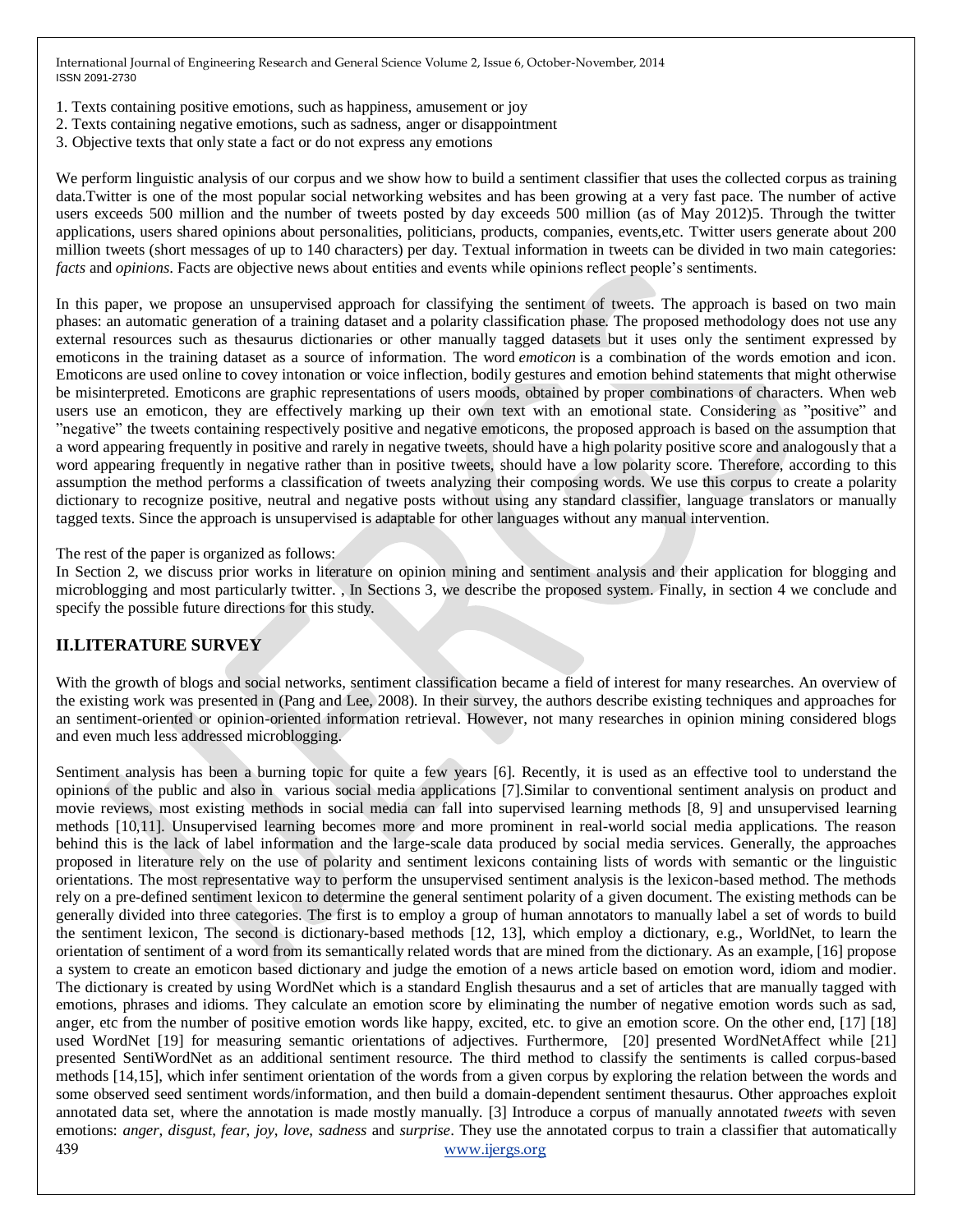discovers the emotions in tweets. Pak and Paroubek [2] collect a corpus for sentiment analysis and opinion mining purposes using Twitter API. They query Twitter for two types of emoticons: happy emotions and sad emoticons.The two types of collected corpora are then used to train a multinomial Naive Bayes classier to recognize positive and negative sentiments. They query accounts of 44 newspapers to collect a training set of objective texts. [1] Acquire 11,875 manually annotated Twitter data from a commercial source and use Google Translator to convert it into English. Each tweet is labeled by a human annotator as positive, negative, neutral or junk. For obtaining the prior polarity of words, they use *Dictionary of Affect in Language* (*DAL*). [22] Combine semantic analysis with a syntactic parser at statement level to capture opposite sentiments in the same expressions. They include a manually defined sentiment lexicon and use a Markov-modal based tagger for recognizing part of speech to identify sentiments related to subject. [23] Combine emoticons, negation word position, and domain-specific words. These approaches are restricted to specific domains and the process is very time-consuming, subjective and reducing its real-time applications specially considering big data. The work presented in this paper is quite similar but it follows a diverse approach: the tweets are collected in streams and therefore represent a true mock-up of actual tweets in terms of the language use and content. Different from traditional lexicon-based methods, we perform unsupervised sentiment analysis from a novel perspective.

## **III.PROPOSED WORK**

#### **A) Tweets polarity Evaluation**

Twitter is a popular microblogging service where users create status messages called "tweets". These tweets sometimes express opinions about different topics. Twitter messages are also used as data source for classifying sentiment. The sentiment can be analyzed by various preprocessing and the overall sentiment for the sentence can be analyzed. In the proposed method, one of the simplest approach is used that utilizes the presence of emoticons in tweets.Emoticons are the facial expressions that are pictorially represented using the punctuation marks and letters.Emoticons express the mood of users and are used for the calculation of tweets. Our assumption says that the presence of an emoticon in a tweet intimates us about the sentiment that the microblogger wants to express. .Due to the limitation of the length of a tweet which is 140 characters per tweet, the emotion expressed by a particular emoticon, may generally suggest the sentiment or the subjectivity of the whole text in the tweet. From this consideration, we demonstrate an automatic procedure for the creation of a lexical resource. This procedure does not require any kind of predefined dictionaries, but it only requires the processing of tweets containing emoticons. The advantage is that in this manner we are able to map and enrich common expressions with newly created words, slangs, grammatical errors. Our proposed system grabs the polarity differences and classifies tweet messages as positive, negative or neutral in accordance with their emotional content.

#### **B) Sentiment Analysis Procedure**

Generally, Sentiment Analysis is done in two stages:

i) Training Stage(Figure 1) iii)Formulation Stage(Figure 2).

The Figure below shows the phases of each stage in detail.

In a Training Stage(Figure 1),automatically a training dataset is generated without using any predefined dictionaries, external lexicons, external thesaurus or any other manually tagged documents. Tweets messages containing emoticons are retrieved by using the Twitter APIs ("*Data Gathering phase*") and then they are grouped into two sets: positive set and negative set, containing positive and negative emoticons respectively ("*Positive/Negative Emoticon Class Formulation phase*"). The tweets belonging to each one of the sets are then selected according to a specific language ("*Language Identification phase*") and then they are pre-processed ("Data *Preprocessing phase*"). A polarity score is assigned to each word of these tweets ("Word Polarity Evaluation phase").

We assign:a high and low polarity score depending on the frequency of the appearance of a word.

• a high polarity score is assigned to a word if it frequently appears in the positive set and rarely in the negative set simultaneously; • a low polarity score is assigned to a word if it frequently appears in the negative set and rarely in the positive set simultaneously;In this way, a thesaurus is created.

The created dictionary of words can then be used in the next stage that is the Formulation Stage (Figure 2) for the detection of emotional content in a generic twitter stream. We assign a polarity score to each tweet as the average of the sum of the polarity scores of its words (‖*Tweet Polarity Evaluation phase*‖). If the polarity of a tweet exceeds a given positive threshold value we classify it as positive; if its score is below a negative threshold value we classify it as negative. If neither of the condition holds, then it is considered as being neutral.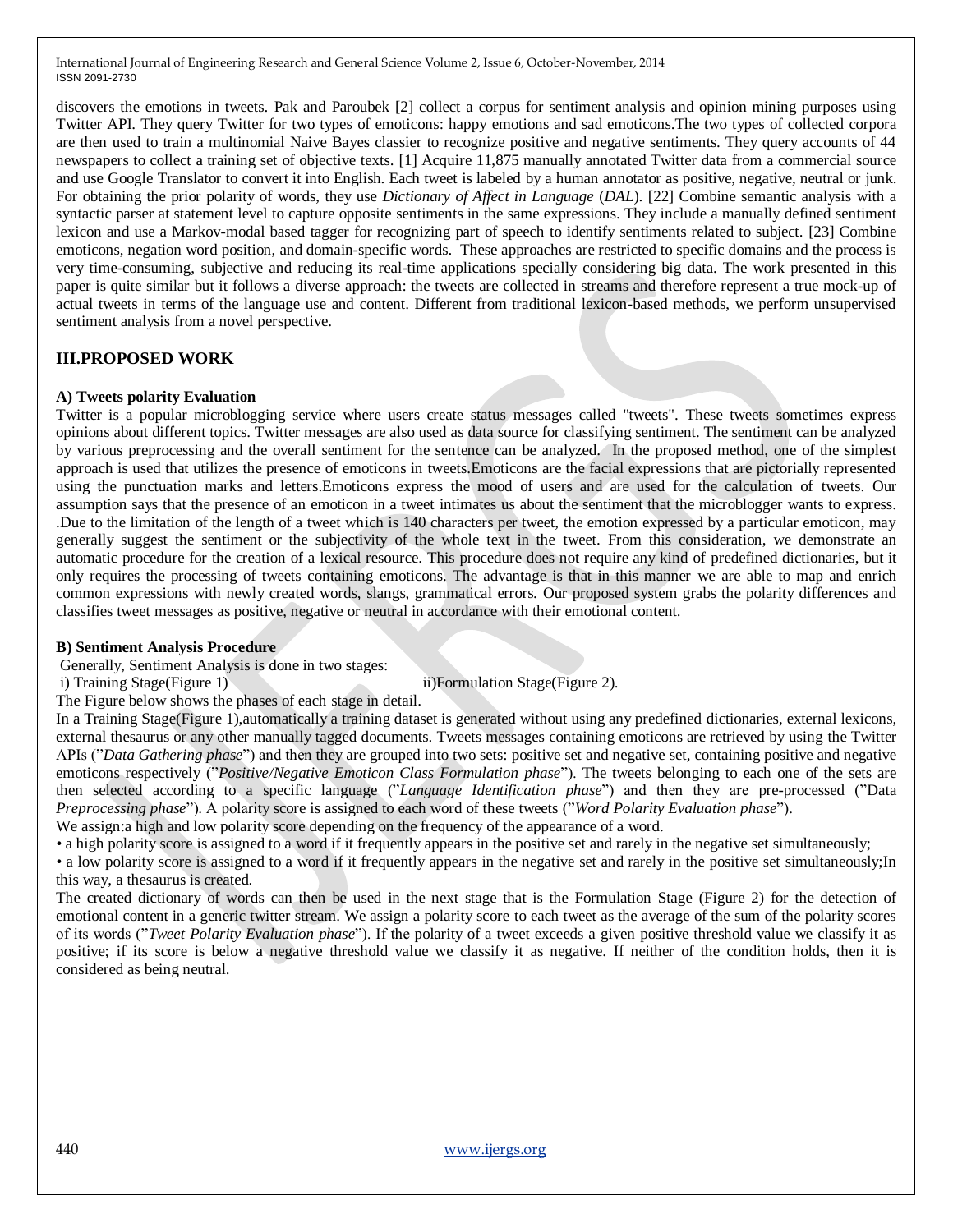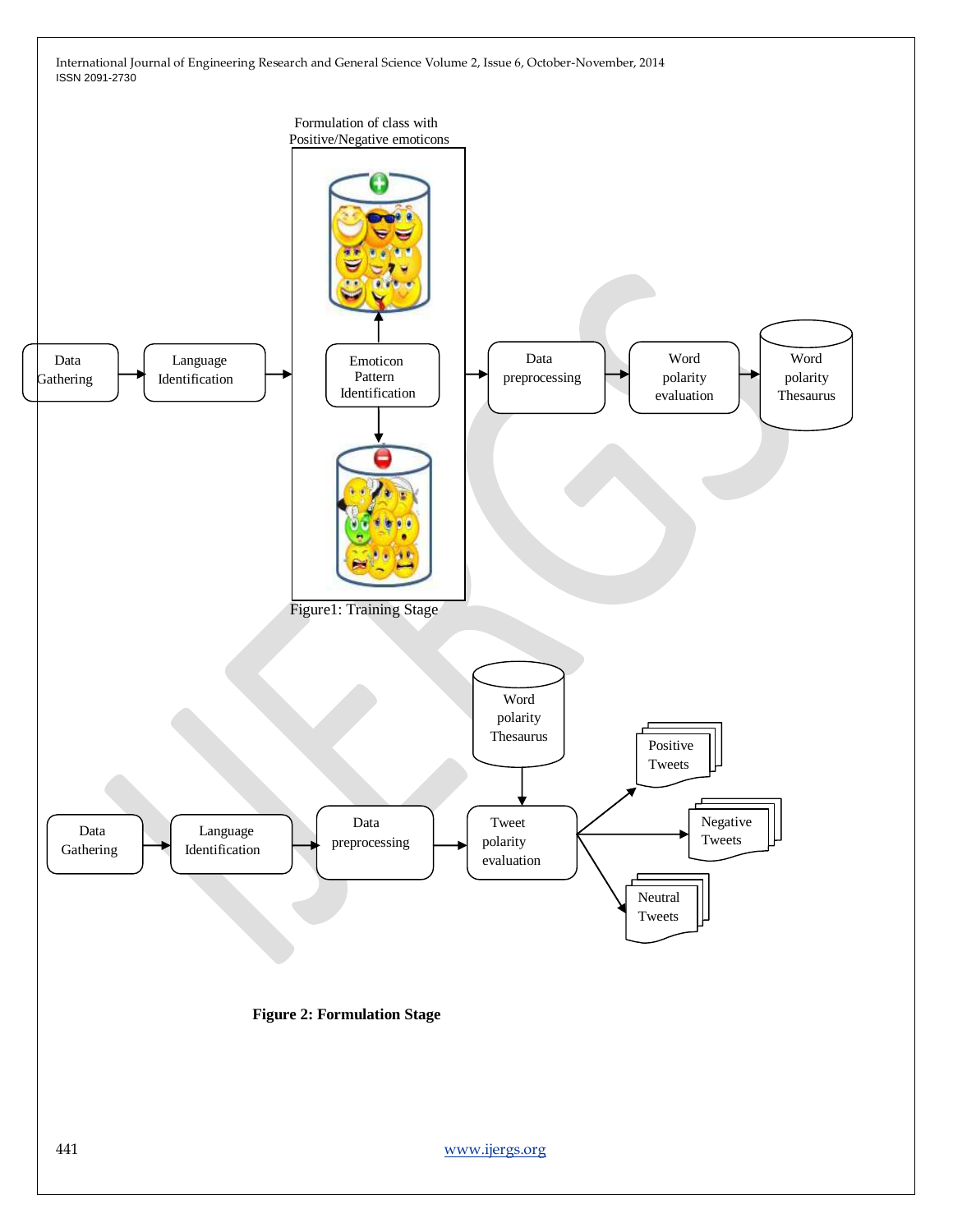The following section describes the above steps in detail.

#### **i) Dictionary of polarized words**

To obtain our dictionary of polarized words, we focus on emoticons in tweets to select messages and associate a sentiment mood within a message. Due to the limitation of the length of a tweet which is 140 characters per tweet, the emotion expressed by a particular emoticon, may generally suggest the sentiment or the subjectivity of the whole text in the tweet.This is true except for a very few number of cases.It does not hold true for ironic or sarcastic tweets which are difficult to classify even for a human expert. Thus, we state that if a word occurs more frequently in one class, it is more strongly related to the according emotion. We exploit a set of emoticons classified as being positive or negative. *Table I* and *Table II* show samples of positive and negative emoticons. As a consequence, we split the tweets messages into two classes:

• Positive class: tweets containing positive emoticons;

• Negative class: tweets containing negative emoticons.

#### **TABLE I: Examples of Positive Emoticon Icons with its meanings.**

| <b>ICON</b>                               | <b>MEANING</b>      |
|-------------------------------------------|---------------------|
| :-) =) :) 8) :] =] => 8-) :-> :-] :") :') | Smiley              |
| $\equiv^*$ : * :*                         | <b>Kiss</b>         |
| $\leq$ 3                                  | Heart               |
| $\,$ ;-) ;) ;-] ;] ;-> ;> %-/             | Wink                |
| B) B-) B/ $8/$                            | Feel Cool           |
| $\cdot P = P$                             | Tongue sticking out |
| :-D :D =D :-P =3 $xD$                     | Laughing            |
| $:3$ :> :^) :-3 => :->:-V =v :-1          | <b>Happy Face</b>   |
| $0.0\,0.0$                                | Surprised           |

#### **TABLE II: Examples of Negative Emoticon Icons with its meanings.**

| <b>ICON</b>                                                                                                                                                                                                                                                                                                                                                                                                                                                                                      | <b>MEANING</b>    |
|--------------------------------------------------------------------------------------------------------------------------------------------------------------------------------------------------------------------------------------------------------------------------------------------------------------------------------------------------------------------------------------------------------------------------------------------------------------------------------------------------|-------------------|
| $\therefore$ $\therefore$ $\therefore$ $\therefore$ $\therefore$ $\therefore$ $\therefore$ $\therefore$ $\therefore$ $\therefore$ $\therefore$ $\therefore$ $\therefore$ $\therefore$ $\therefore$ $\therefore$ $\therefore$ $\therefore$ $\therefore$ $\therefore$ $\therefore$ $\therefore$ $\therefore$ $\therefore$ $\therefore$ $\therefore$ $\therefore$ $\therefore$ $\therefore$ $\therefore$ $\therefore$ $\therefore$ $\therefore$ $\therefore$ $\therefore$ $\therefore$ $\therefore$ | Crv               |
| :-(:(:[:-<:-[=(:-@:-&:-t:-z:<)}-(                                                                                                                                                                                                                                                                                                                                                                                                                                                                | Angry, Sadness    |
| O: 0: 0: 0:                                                                                                                                                                                                                                                                                                                                                                                                                                                                                      | Speechless        |
| $: - \; \cdot \; \cdot \; \cdot \; \cdot \; \cdot \; \cdot$                                                                                                                                                                                                                                                                                                                                                                                                                                      | Troubled, Annoyed |

#### **ii) Word Polarity Evaluation**

For each word *wa*, we count the number of occurrences in positive and negative emoticons sets and we propose the following formula to calculate the polarity score of it:

*Polarity*( $w$ ) =  $oc$ <sub>+</sub> $(wa)$  -  $oc$ <sub>-</sub> $(wa)$  $\overline{oc_{+}(wa) + oc_{-}(wa)}$ 

where,

 $oc<sub>+</sub>(wa)$  = word occurrences in the positive class.

 $oc$ <sup> $\alpha$ </sup> $=$  word occurrences in the negative class.

The polarity value of a word is a value between  $-1$  and 1 where  $\langle -1 \rangle$  means strongly negative,  $\langle 0 \rangle$  means neutral,  $\langle 1 \rangle$  means strongly positive.

In our system, a word has a high polarity score if it frequently appears in the positive class and rarely, at the same time, in the negative class. On the contrary, a word that appears more often in the negative class rather than in the positive one, has a low polarity score. The list of all the polarized words automatically extracted from the training corpus collectively forms the *opinion words* of the dictionary to be used in the classification step of a new tweet. Since tweets from Twitter usually contain *noisy text*, i.e. text that does not comply having the standard rules of orthography, syntax and semantics, we filter out not frequent words with less than *k*  characters, where *k* is an integer experimentally fixed to  $k = 3$ .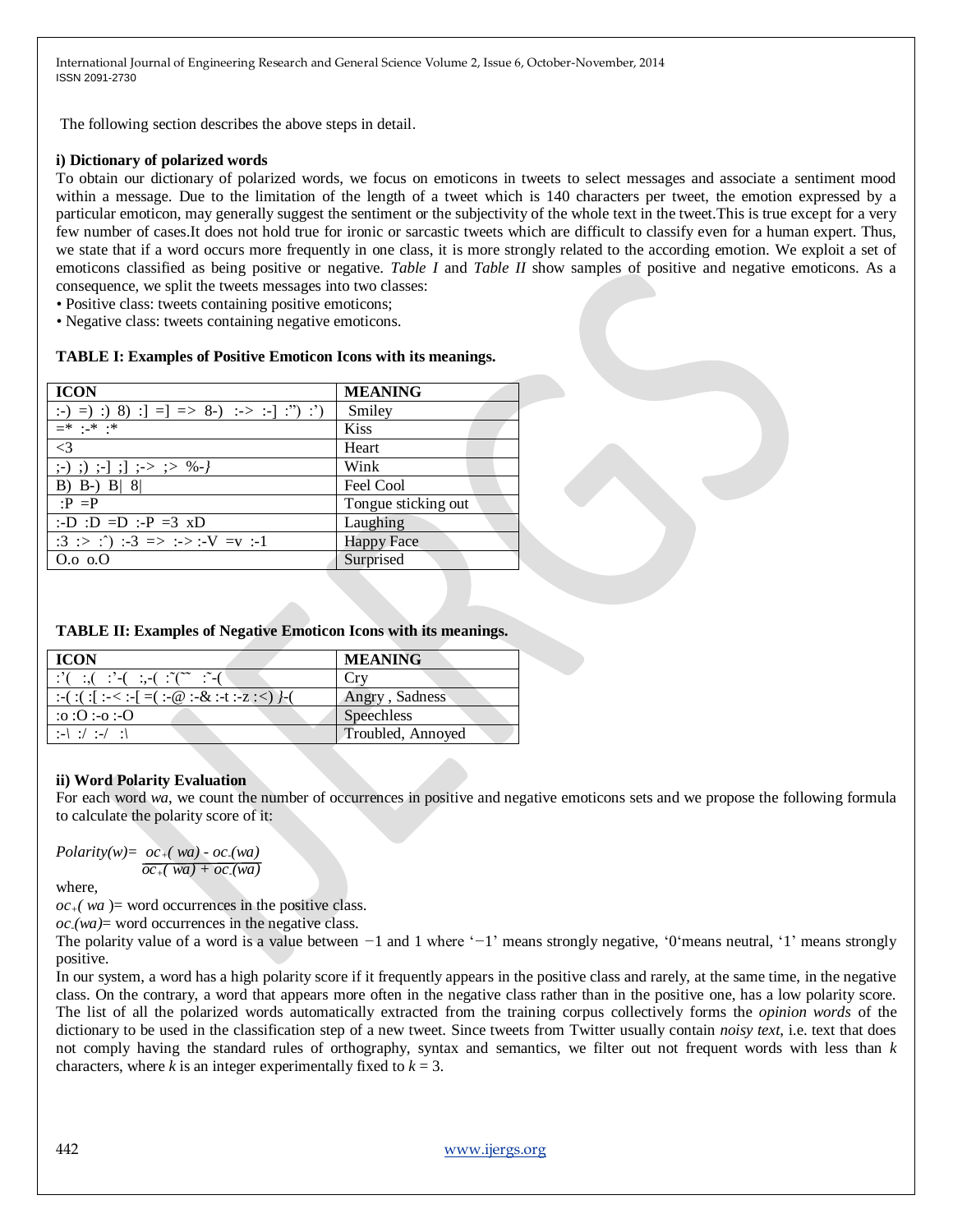## **iii) Tweet Polarity Evaluation**

The polarity score of a tweet is given by the average of the sum of the polarity scores of its words. We consider all the words as sentiment indicators also verbs and nouns in addition to adjectives. Consider a tweet message *M* which can be regarded as a collection of *n* words *w*1*, w*2*, ...,wn*, we define its polarity score as the mean of polarity scores of all the terms having more than *k* characters:

$$
Polarity (M) = \sum_{a=1}^{T} polarity (wa)
$$
\n
$$
T
$$

Where,

 $wa =$  is an opinion word.

*polarity*(*wa*) = is the polarity score of a term *wa* calculated by using the constructed affective lexicon in the previous step according to the positive and negative tweets in the training corpora.

*T* = is the number of words in the tweet *s*.

Sentiment classification of message *M* is obtained exploiting

the *polarity*(*M*) as value:

• If *polarity*(*M*)  $\geq$  *polarityAvg* +  $\epsilon$  then the text is considered to have a positive polarity;

• If *polarity*(*M*)  $\lt$  *polarityAvg* +  $\epsilon$  and *polarity*(*M*) > *polarityAvg* −  $\epsilon$  then the text is considered neutral;

*•* If *polarity*(*M*) *≤ polarityAvg* –  $\epsilon$  then the text is considered to have a negative polarity.

where

*polarityAvg* is the mean polarity of all the words in the lexicon.

 $\epsilon$  is the threshold value experimentally calculated. It defines the polarity of the neutral tweets.

## **IV. CONCLUSION AND FUTURE WORK**

Today, Microblogging has became one of the major types of the communication. A recent research on it has recognized microblogging as online word-of-mouth branding. The huge amount of data contained in microblogging web-sites such as twitter makes them an attractive source of data for opinion mining and sentiment analysis.

In our research, we presented a paper in which we have discussed a method that automatically analyzes the sentiment of users in Twitter. The sentiment analysis of Twitter data is significantly different from other sentiment classification on structured text. We have exposed that it is not necessary to use external dictionaries or any other lexicons of polarized words to catch the sentiment polarity in daily tweets. The method that we used reduces the human intervention. By using this proposed method, we are able to automatically generate a training dataset by referring to the sentiment present in tweets containing emoticons. It is able to map all common expressions with new words, slangs and errors. Then, we have built a sentiment classifier where an actual stream of tweets is processed and its content is classified as positive, negative or neutral. The classification is made without the use of any pre-defined dictionary or polarity thesaurus. The thesaurus is automatically inferred from the streaming of tweets. Our system can be applied to any kind of language.

As the future work, we plan to explore the phenomenon of irony or indirect sarcasm in the text. Sarcasm utters the part within the text which shows one opinion but actually represent totally different opinion. We will also strive to build a model to identify this sarcasm automatically.

## **REFERENCES:**

[1] A. Agarwal, B. Xie, I. Vovsha, O. Rambow, and R. Passonneau, "Sentiment analysis of twitter data," in *Proceedings of the Workshop on Languages in Social Media*, ser. LSM '11. Stroudsburg, PA, USA: Association for Computational Linguistics, 2011, pp. 30–38.

[2]A. Pak and P. Paroubek, "Twitter as a corpus for sentiment analysis and opinion mining," in *Proceedings of the Seventh International Conference on Language Resources and Evaluation (LREC'10)*, N. C. C. Chair), K. Choukri, B. Maegaard, J. Mariani, J. Odijk, S. Piperidis, M. Rosner, and D. Tapias, Eds. Valletta, Malta: European Language Resources Association (ELRA), may 2010.

[3] K. Roberts, M. A. Roach, J. Johnson, J. Guthrie, and S. M. Harabagiu, "Empatweet: Annotating and detecting emotions on twitter." in *LREC*, N. Calzolari, K. Choukri, T. Declerck, M. U. Dogan, B. Maegaard, J. Mariani, J. Odijk, and S. Piperidis, Eds. European Language Resources Association (ELRA), 2012, pp. 3806–3813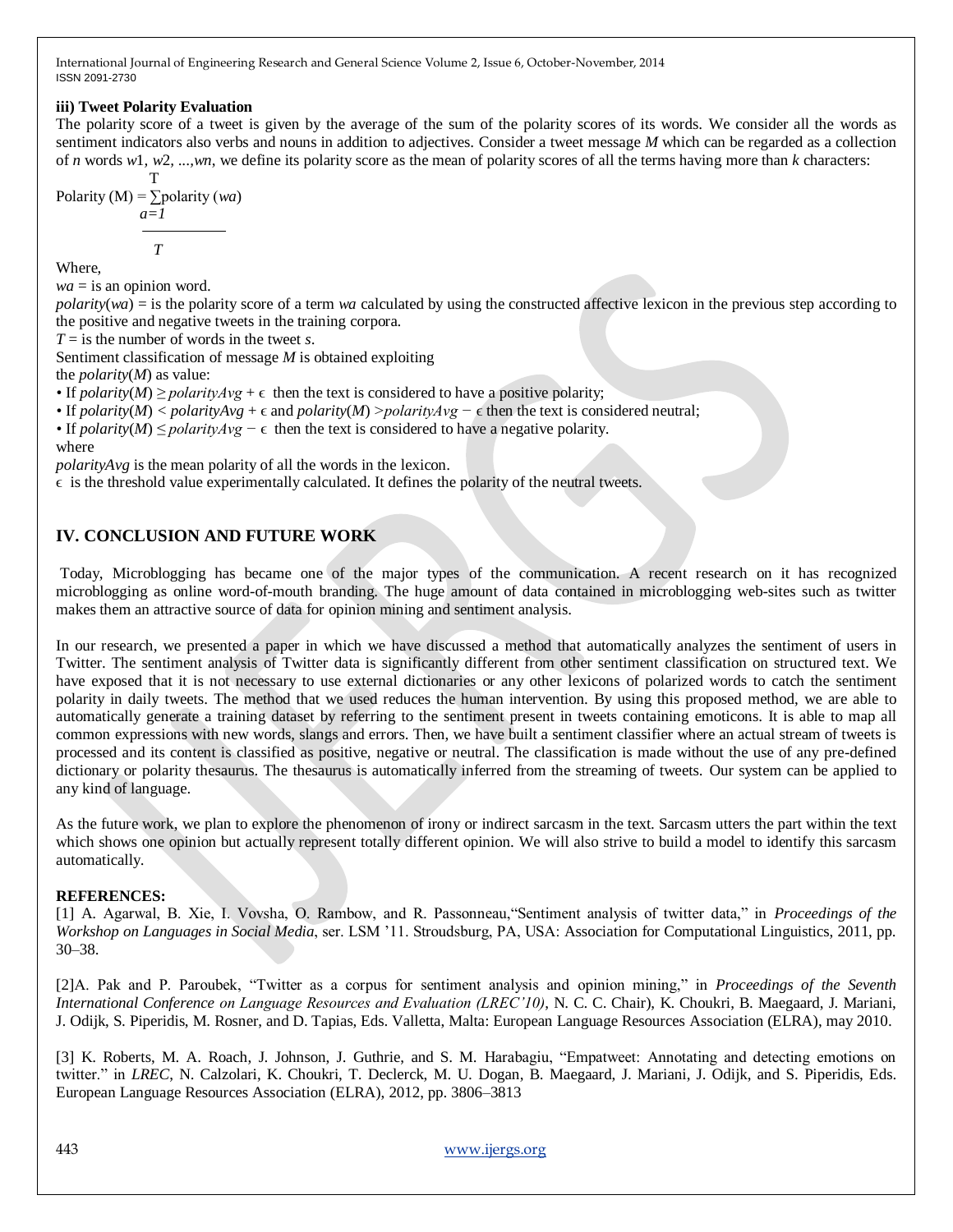[4]Diego Terrana, Agnese Augello, Giovanni Pilato, "Automatic Unsupervised Polarity Detection on a Twitter Data Stream" in 2014 IEEE International Conference on Semantic Computing

[5] B. Pang and L. Lee, "Opinion Mining and Sentiment Analysis,"Foundations and Trends in Information Retrieval, vol. 2, nos. 1/2,pp. 1-135, 2008.

[6]B. Liu. Sentiment analysis and subjectivity. Handbook of Natural Language Processing, 2010.

[7]S. Prentice and E. Huffman. Social medias new role in emergency management. Idaho National Laboratory, 2008.

[8]A. Go, R. Bhayani, and L. Huang. Twitter sentiment classification using distant supervision. Technical Report, Stanford, pages 1{12, 2009}.

[9]X. Hu, L. Tang, J. Tang, and H. Liu. Exploiting social relations for sentiment analysis in microblogging in Proceedings of WSDM, 2013.

[10]J. Bollen, H. Mao, and X. Zeng. Twitter mood predicts the stock market. Journal of Computational Science, 2011.

[11]E. Kim, S. Gilbert, M. Edwards, and E. Graeff. Detecting sadness in 140 characters: Sentiment analysis of mourning michael jackson on twitter. 2009.

[12]A. Andreevskaia and S. Bergler. Mining wordnet for fuzzy sentiment: Sentiment tag extraction from wordnet glosses. In Proceedings of EACL, 2006.

[13]W. Peng and D. H. Park. Generate adjective sentiment dictionary for social media sentiment analysis using constrained nonnegative matrix factorization. In ICWSM, 2011.

[14]Y. Lu, M. Castellanos, U. Dayal, and C. Zhai. Automatic construction of a context-aware sentiment lexicon: an optimization approach. In Proceedings of WWW, pages 347{356, 2011.

[15]P. Turney. Thumbs up or thumbs down?: semantic orientation applied to unsupervised classification of reviews. In Proceedings of ACL, pages 417{424, 2002.

[16]D. B. Bracewell, J. Minato, F. Ren, and S. Kuroiwa, "Determining the emotion of news articles." in *ICIC (2)*, ser. Lecture Notes in Computer Science, D.-S. Huang, K. Li, and G. W. Irwin, Eds., vol. 4114. Springer, 2006, pp. 918–923.

[17]V. Hatzivassiloglou and K. R. McKeown, "Predicting the semantic orientation of adjectives," 1997, pp. 174181.

[18]J. Kamps, M. Marx, R. J. Mokken, and M. D. Rijke, "Using wordnet to measure semantic orientation of adjectives," in *National Institute for*, 2004, pp. 1115–1118.

[19] "C. fellbaum, ed., wordnet. an electronic lexical database. the mit press, 1998."

[20] R. Valitutti, "Wordnet-affect: an affective extension of wordnet," in *Proceedings of the 4th International Conference on Language Resources and Evaluation*, 2004, pp. 1083–1086.

[21] A. Esuli and F. Sebastiani, "Sentiwordnet: A publicly available lexical resource for opinion mining," in *In Proceedings of the 5th Conference on Language Resources and Evaluation (LREC06*, 2006, pp. 417–422.

[22] T. Nasukawa and J. Yi, "Sentiment analysis: capturing favorability using natural language processing." in *K-CAP*, J. H. Gennari, B. W. Porter,and Y. Gil, Eds. ACM, 2003, pp. 70–77.

[23] K. Zhang, Y. Cheng, Y. Xie, D. Honbo, A. Agrawal, D. Palsetia, K. Lee, W. keng Liao, and A. N. Choudhary, "Ses: Sentiment elicitation system for social media data," in *ICDM Workshops*, 2011, pp. 129–136.

[24] Reynier Ortega, Yoan Gutierrez, Andres Montoyo," SSA-UO: Unsupervised Twitter Sentiment Analysis"

[25]Xia Hu, Jiliang Tang, Huiji Gao, and Huan Liu, "Unsupervised Sentiment Analysis with Emotional Signals"

444 [www.ijergs.org](http://www.ijergs.org/)